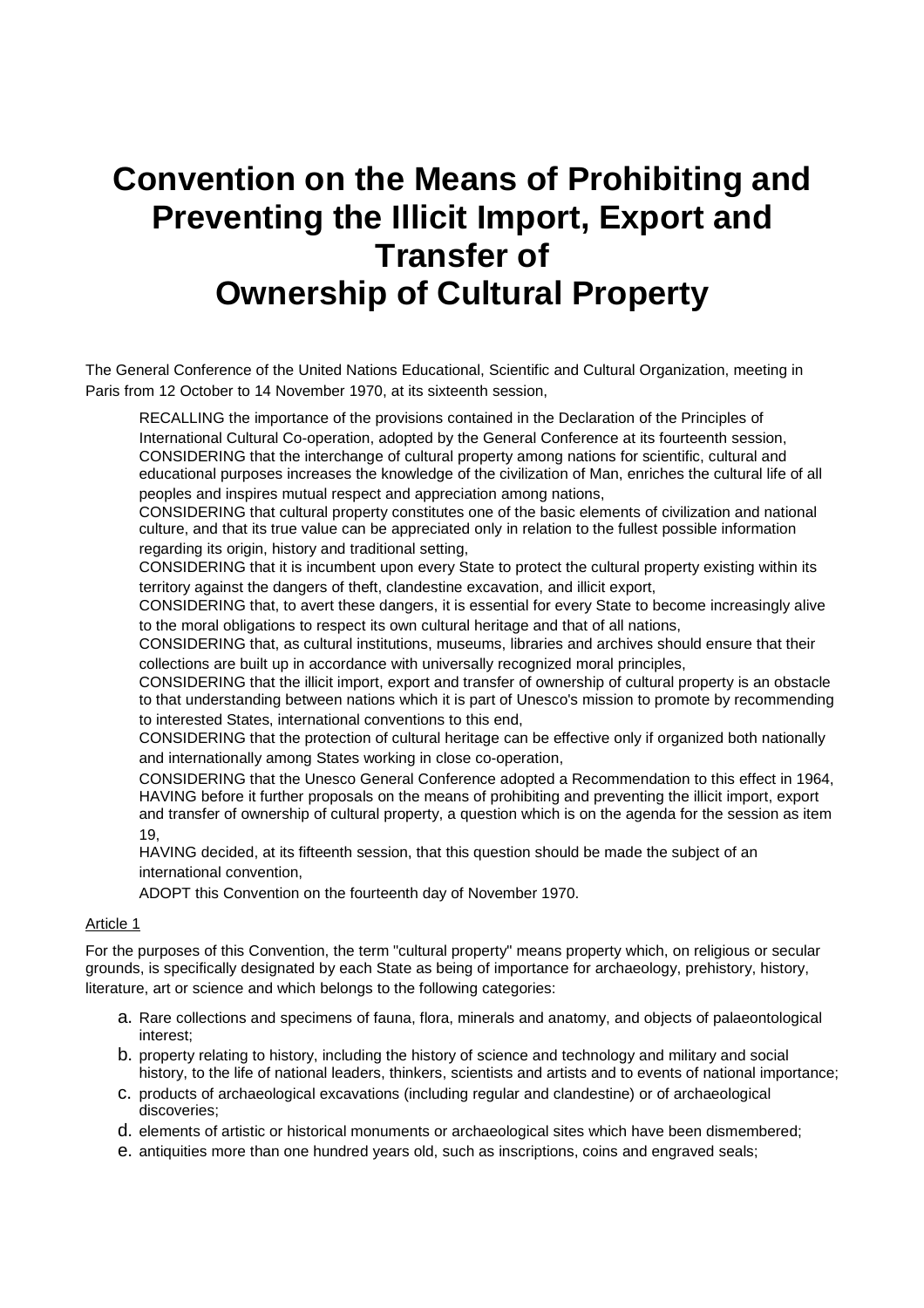- f. objects of ethnological interest;
- g. property of artistic interest, such as:
	- i. pictures, paintings and drawings produced entirely by hand on any support and in any material (excluding industrial designs and manufactured articles decorated by hand);
- h. original works of statuary art and sculpture in any material;
- i. original engravings, prints and lithographs;
- j. original artistic assemblages and montages in any material; rare manuscripts and incunabula, old books, documents and publications of special interest (historical, artistic, scientific, literary, etc.) singly or in collections;postage, revenue and similar stamps, singly or in collections;archives, including sound, photographic and cinematographic archives;articles of furniture more than one hundred years old and old musical instruments.

#### Article 2

1. The States Parties to this Convention recognize that the illicit import, export and transfer of ownership of cultural property is one of the main causes of the impoverishment of the cultural heritage of the countries of origin of such property and that international co-operation constitutes one of the most efficient means of protecting each country's cultural property against all the dangers resulting therefrom.

2. To this end, the States Parties undertake to oppose such practices with the means at their disposal, and particularly by removing their causes, putting a stop to current practices, and by helping to make the necessary reparations.

## Article 3

The import, export or transfer of ownership of cultural property effected contrary to the provisions adopted under this Convention by the States Parties thereto, shall be illicit.

## Article 4

The States Parties to this Convention recognize that for the purpose of the Convention property which belongs to the following categories forms part of the cultural heritage of each State:

- a. Cultural property created by the individual or collective genius of nationals of the State concerned, and cultural property of importance to the State concerned created within the territory of that State by foreign nationals or stateless persons resident within such territory;
- b. cultural property found within the national territory;
- c. cultural property acquired by archaeological, ethnological or natural science missions, with the consent of the competent authorities of the country of origin of such property;
- d. cultural property which has been the subject of a freely agreed exchange; cultural property received as a gift or purchased legally with the consent of the competent authorities of the country of origin of such property.

#### Article 5

To ensure the protection of their cultural property against illicit import, export and transfer of ownership, the States Parties to this Convention undertake, as appropriate for each country, to set up within their territories one or more national services, where such services do not already exist, for the protection of the cultural heritage, with a qualified staff sufficient in number for the effective carrying out of the following functions:

- a. Contributing to the formation of draft laws and regulations designed to secure the protection of the cultural heritage and particularly prevention of the illicit import, export and transfer of ownership of important cultural property;
- b. establishing and keeping up to date, on the basis of a national inventory of protected property, a list of important public and private cultural property whose export would constitute an appreciable impoverishment of the national cultural heritage;
- c. promoting the development or the establishment of scientific and technical institutions (museums, libraries, archives, laboratories, workshops...) required to ensure the preservation and presentation of cultural property;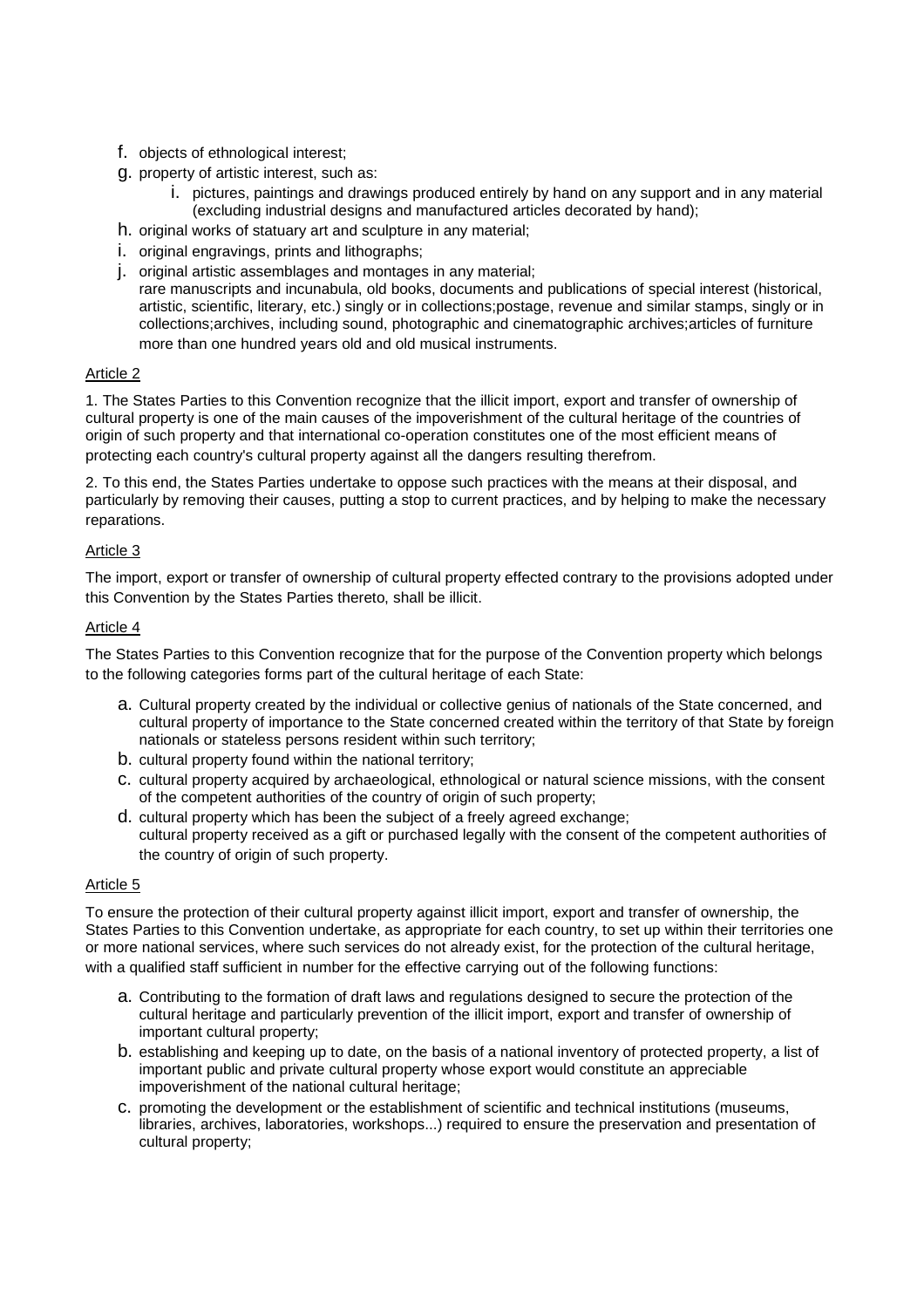- d. organizing the supervision of archaeological excavations, ensuring the preservation "in situ" of certain cultural property, and protecting certain areas reserved for future archaeological research;
- e. establishing, for the benefit of those concerned (curators, collectors, antique dealers, etc.) rules in conformity with the ethical principles set forth in this convention; and taking steps to ensure the observance of those rules;
- f. taking educational measures to stimulate and develop respect for the cultural heritage of all States, and spreading knowledge of the provisions of this Convention;
- g. seeing that appropriate publicity is given to the disappearance of any items of cultural property.

## Article 6

The States Parties to this Convention undertake:

- a. To introduce an appropriate certificate in which the exporting State would specify that the export of the cultural property in question is authorized. The certificate should accompany all items of cultural property exported in accordance with the regulations;
- b. to prohibit the exportation of cultural property from their territory unless accompanied by the abovementioned export certificate;
- c. to publicize this prohibition by appropriate means, particularly among persons likely to export or import cultural property.

#### Article 7

The States Parties to this Convention undertake:

- a. To take the necessary measures, consistent with national legislation, to prevent museums and similar institutions within their territories from acquiring cultural property originating in another State Party which has been illegally exported after entry into force of this Convention, in the States concerned. Whenever possible, to inform a State of origin Party to this Convention of an offer of such cultural property illegally removed from that State after the entry into force of this Convention in both States;
- b. i. to prohibit the import of cultural property stolen from a museum or a religious or secular public monument or similar institution in another State Party to this Convention after the entry into force of this Convention for the States concerned, provided that such property is documented as appertaining to the inventory of that institution;

ii. at the request of the State Party of origin, to take appropriate steps to recover and return any such cultural property imported after the entry into force of this Convention in both States concerned, provided, however, that the requesting State shall pay just compensation to an innocent purchaser or to a person who has valid title to that property. Requests for recovery and return shall be made through diplomatic offices. The requesting Party shall furnish, at its expense, the documentation and other evidence necessary to establish its claim for recovery and return. The Parties shall impose no customs duties or other charges upon cultural property returned pursuant to this Article. All expenses incident to the return and delivery of the cultural property shall be borne by the requesting Party.

#### Article 8

The States Parties to this Convention undertake to impose penalties or administrative sanctions on any person responsible for infringing the prohibitions referred to under Articles 6(b) and 7(b) above.

#### Article 9

Any State Party to this Convention whose cultural patrimony is in jeopardy from pillage of archaeological or ethnological materials may call upon other States Parties who are affected. The States Parties to this Convention undertake, in these circumstances, to participate in a concerted international effort to determine and to carry out the necessary concrete measures, including the control of exports and imports and international commerce in the specific materials concerned. Pending agreement each State concerned shall take provisional measures to the extent feasible to prevent irremediable injury to the cultural heritage of the requesting State.

#### Article 10

The States Parties to this Convention undertake: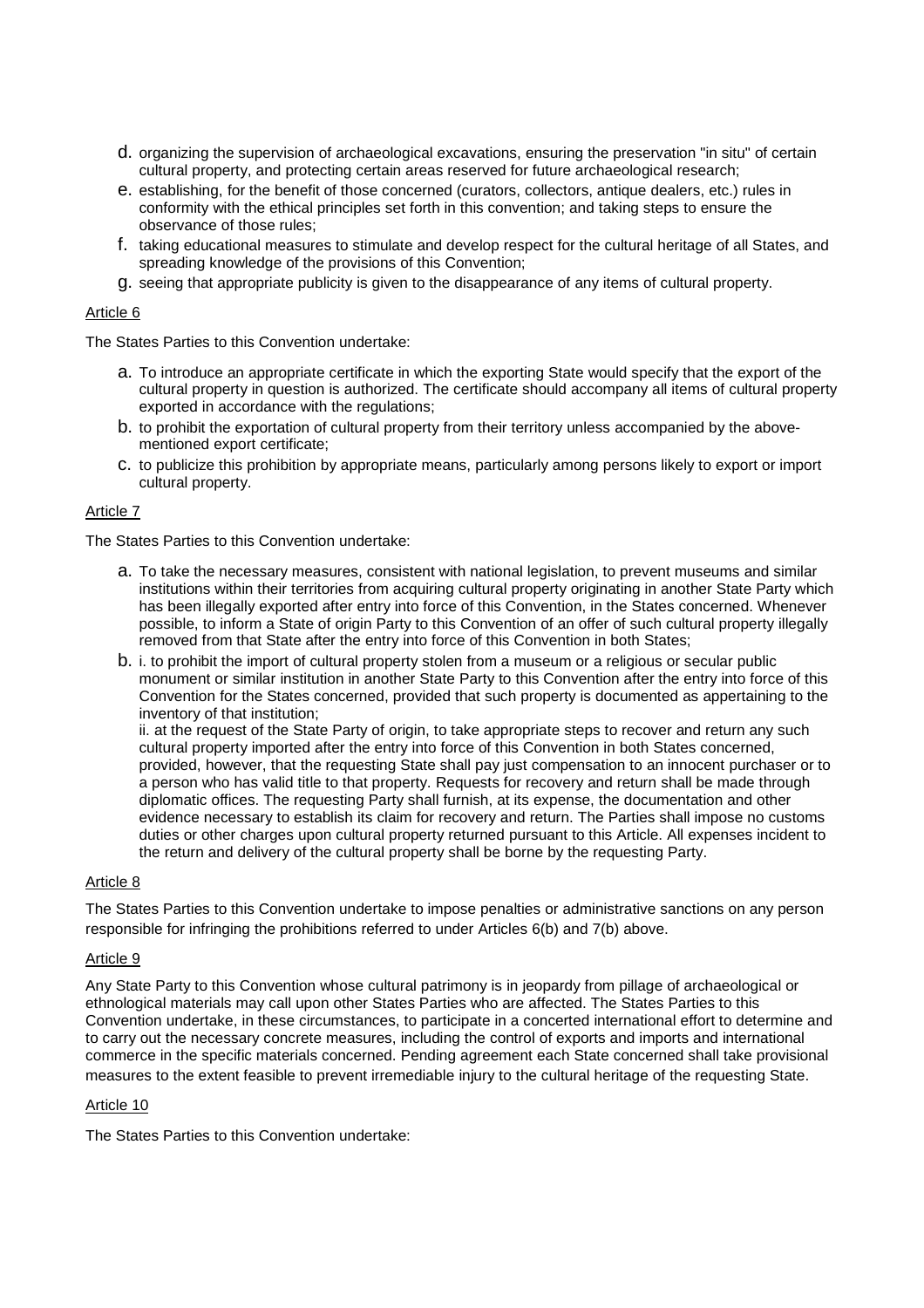- a. To restrict by education, information and vigilance, movement of cultural property illegally removed from any State Party to this Convention and, as appropriate for each country, oblige antique dealers, subject to penal or administrative sanctions, to maintain a register recording the origin of each item of cultural property, names and addresses of the supplier, description and price of each item sold and to inform the purchaser of the cultural property of the export prohibition to which such property may be subject;
- b. to endeavour by educational means to create and develop in the public mind a realization of the value of cultural property and the threat to the cultural heritage created by theft, clandestine excavations and illicit exports.

## Article 11

The export and transfer of ownership of cultural property under compulsion arising directly or indirectly from the occupation of a country by a foreignpower shall be regarded as illicit.

## Article 12

The States Parties to this Convention shall respect the cultural heritage within the territories for the international relations of which they are responsible, and shall take all appropriate measures to prohibit and prevent the illicit import, export and transfer of ownership of cultural property in such territories.

# Article 13

The States Parties to this Convention also undertake, consistent with the laws of each State:

- a. To prevent by all appropriate means transfers of ownership of cultural property likely to promote the illicit import or export of such property;
- b. to ensure that their competent services co-operate in facilitating the earliest possible restitution of illicitly exported cultural property to its rightful owner;
- c. to admit actions for recovery of lost or stolen items of cultural property brought by or on behalf of the rightful owners;
- d. to recognize the indefeasible right of each State Party to this Convention to classify and declare certain cultural property as inalienable which should therefore ipso facto not be exported, and to facilitate recovery of such property by the State concerned in cases where it has been exported.

#### Article 14

In order to prevent illicit export and to meet the obligations arising from the implementation of this Convention, each State Party to the Convention should, as far as it is able, provide the national services responsible for the protection of its cultural heritage with an adequate budget and, if necessary, should set up a fund for this purpose.

#### Article 15

Nothing in this Convention shall prevent States Parties thereto from concluding special agreements among themselves or from continuing to implement agreements already concluded regarding the restitution of cultural property removed, whatever the reason, from its territory of origin, before the entry into force of this Convention for the States concerned.

#### Article 16

The States Parties to this Convention shall in their periodic reports submitted to the General Conference of the United Nations Educational, Scientific and Cultural Organization on dates and in a manner to be determined by it, give information on the legislative and administrative provisions which they have adopted and other action which they have taken for the application of this Convention, together with details of the experience acquired in this field.

#### Article 17

1. The States Parties to this Convention may call on the technical assistance of the United Nations Educational, Scientific and Cultural Organization, particularly as regards:

a. Information and education;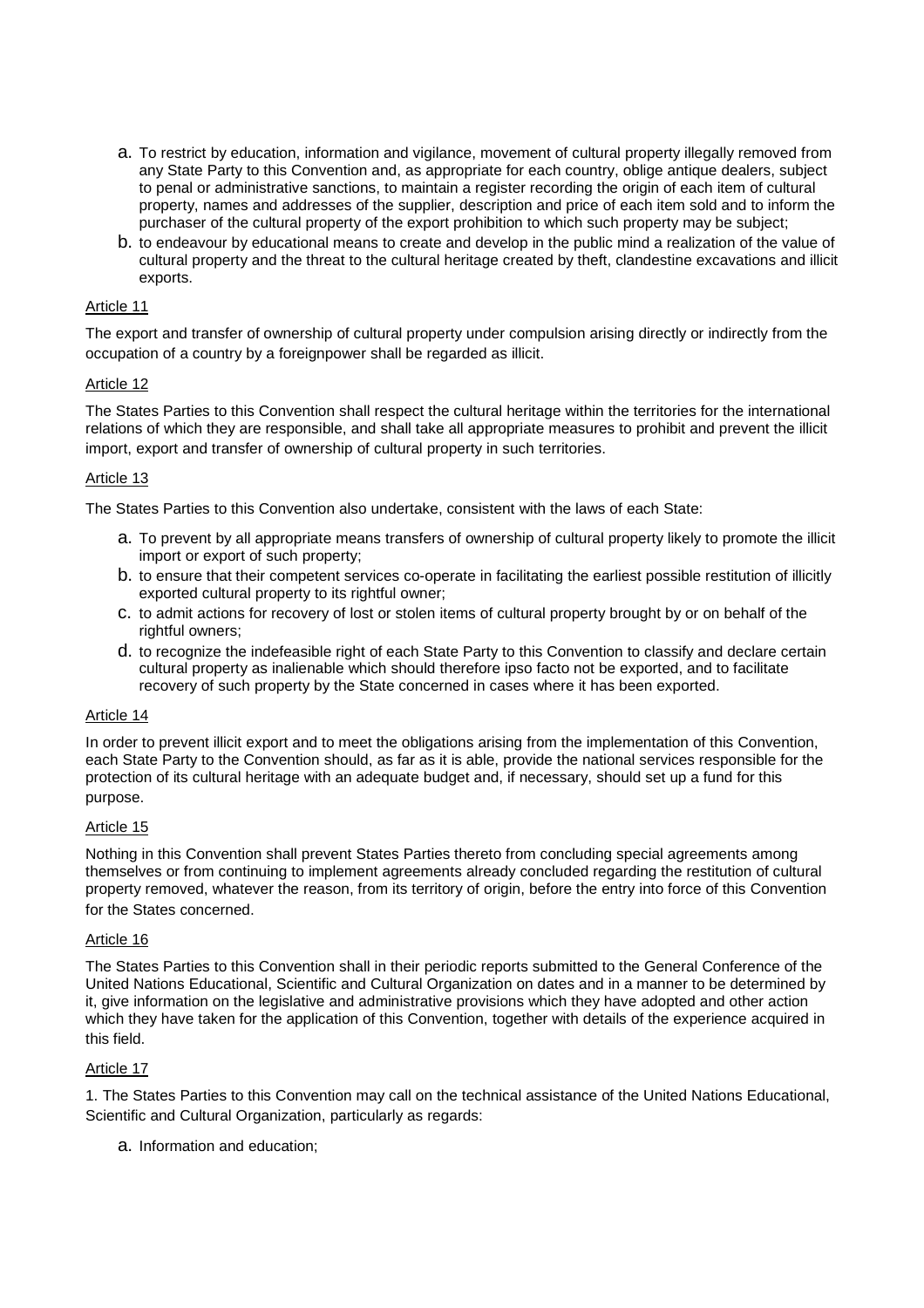- b. consultation and expert advice;
- c. co-ordination and good offices.

2. The United Nations Educational, Scientific and Cultural Organization may, on its own initiative conduct research and publish studies on matters relevant to the illicit movement of cultural property.

3. To this end, the United Nations Educational, Scientific and Cultural Organization may also call on the cooperation of any competent non-governmental organization.

4. The United Nations Educational, Scientific and Cultural Organization may, on its own initiative, make proposals to States Parties to this Convention for its implementation.

5. At the request of at least two States Parties to this Convention which are engaged in a dispute over its implementation, UNESCO may extend its good offices to reach a settlement between them.

# Article 18

This Convention is drawn up in English, French, Russian and Spanish, the four texts being equally authoritative.

# Article 19

1. This Convention shall be subject to ratification or acceptance by States members of the United Nations Educational, Scientific and Cultural Organization in accordance with their respective constitutional procedures.

2. The instruments of ratification or acceptance shall be deposited with the Director-General of the United Nations Educational, Scientific and Cultural Organization.

# Article 20

1. This Convention shall be open to accession by all States not members of the United Nations Educational, Scientific and Cultural Organization which are invited to accede to it by the Executive Board of the Organization.

2. Accession shall be effected by the deposit of an instrument of accession with the Director-General of the United Nations Educational, Scientific and Cultural Organization.

# Article 21

This Convention shall enter into force three months after the date of the deposit of the third instrument of ratification, acceptance or accession, but only with respect to those States which have deposited their respective instruments on or before that date. It shall enter into force with respect to any other State three months after the deposit of its instrument of ratification, acceptance or accession.

# Article 22

The States Parties to this Convention recognize that the Convention is applicable not only to their metropolitan territories but also to all territories for the international relations of which they are responsible; they undertake to consult, if necessary, the governments or other competent authorities of these territories on or before ratification, acceptance or accession with a view to securing the application of the Convention to those territories, and to notify the Director-General of the United Nations Educational, Scientific and Cultural Organization of the territories to which it is applied, the notification to take effect three months after the date of its receipt.

# Article 23

1. Each State Party to this Convention may denounce the Convention on its own behalf or on behalf of any territory for whose international relations it is responsible.

2 The denunciation shall be notified by an instrument in writing, deposited with the Director-General of the United Nations Educational, Scientific and Cultural Organization.

3. The denunciation shall take effect twelve months after the receipt of the instrument of denunciation.

# Article 24

The Director-General of the United Nations Educational, Scientific and Cultural Organization shall inform the States members of the Organization, the States not members of the Organization which are referred to in Article